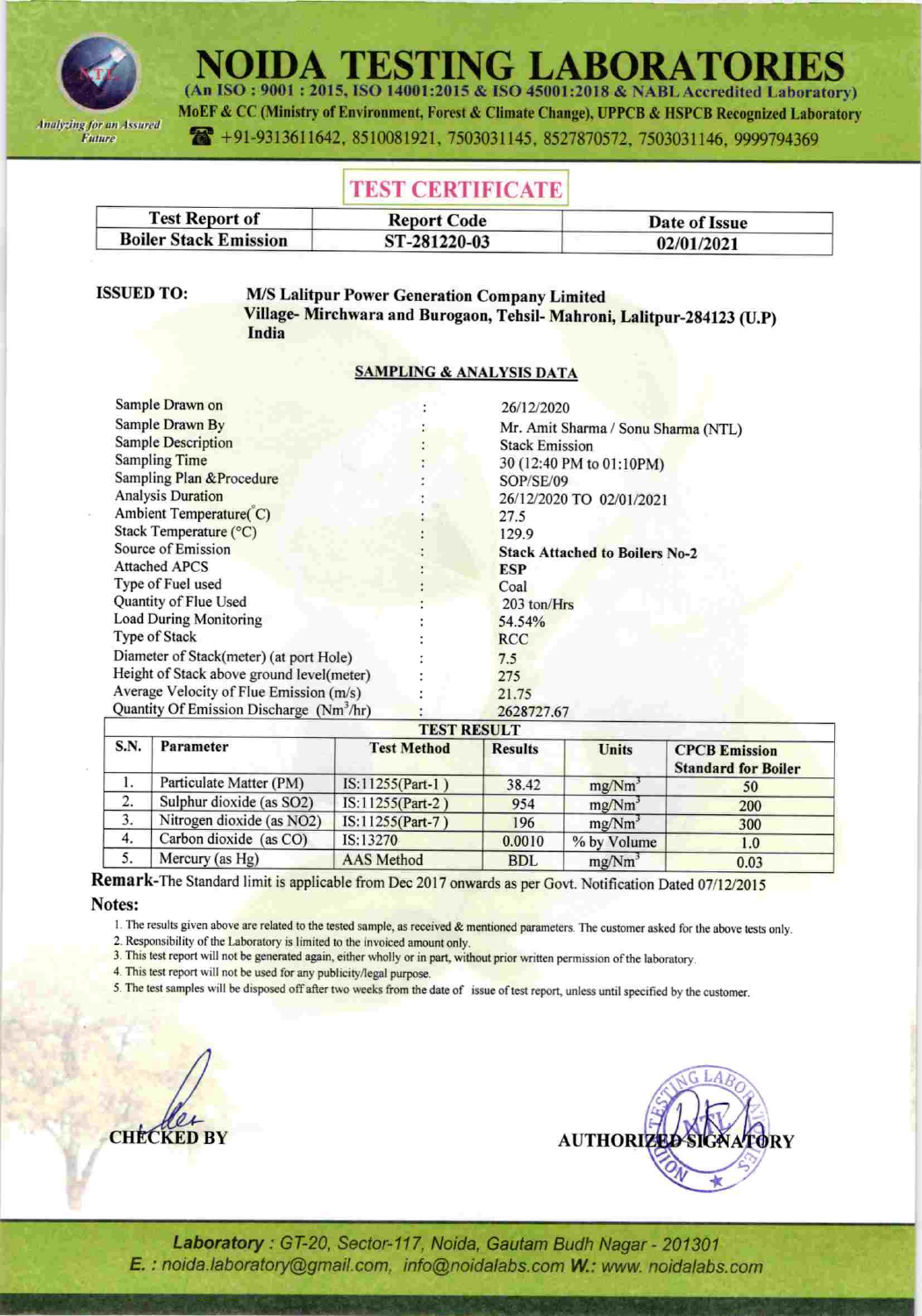

NOIDA TESTING LABORATO (An ISO: 9001: 2015, ISO 14001:2015 & ISO 45001:2018 & NABL Accredited Laboratory)

MoEF & CC (Ministry of Environment, Forest & Climate Change), UPPCB & HSPCB Recognized Laboratory 491-9313611642, 8510081921, 7503031145, 8527870572, 7503031146, 9999794369

## TEST CERTIFICATE

| <b>Report Code</b> | Date of Issue |  |
|--------------------|---------------|--|
| ST-281220-02       | 02/01/2021    |  |
|                    |               |  |

**ISSUED TO:** 

### **M/S Lalitpur Power Generation Company Limited** Village-Mirchwara and Burogaon, Tehsil-Mahroni, Lalitpur-284123 (U.P) India

### **SAMPLING & ANALYSIS DATA**

|                                                      | TECT DECIH T                          |
|------------------------------------------------------|---------------------------------------|
| Quantity Of Emission Discharge (Nm <sup>3</sup> /hr) | 2600398.98                            |
| Average Velocity of Flue Emission (m/s)              | 21.82                                 |
| Height of Stack above ground level(meter)            | 275                                   |
| Diameter of Stack(meter) (at port Hole)              | 7.5                                   |
| Type of Stack                                        | <b>RCC</b>                            |
| Load During Monitoring                               | 67.05%                                |
| Quantity of Flue Used                                | 217 ton/Hrs                           |
| Type of Fuel used                                    | Coal                                  |
| <b>Attached APCS</b>                                 | <b>ESP</b>                            |
| Source of Emission                                   | <b>Stack Attached to Boilers No-2</b> |
| Stack Temperature (°C)                               | 135.6                                 |
| Ambient Temperature(C)                               | 25.9                                  |
| <b>Analysis Duration</b>                             | 26/12/2020 TO 02/01/2021              |
| <b>Sampling Plan &amp; Procedure</b>                 | <b>SOP/SE/09</b>                      |
| <b>Sampling Time</b>                                 | 30 (12:07 PM to 12:37PM)              |
| <b>Sample Description</b>                            | <b>Stack Emission</b>                 |
| Sample Drawn By                                      | Mr. Amit Sharma / Sonu Sharma (NTL)   |
| Sample Drawn on                                      | 26/12/2020                            |

#### **TEST RESULT**

| S.N. | Parameter                 | <b>Test Method</b> | <b>Results</b> | <b>Units</b>       | <b>CPCB Emission</b><br><b>Standard for Boiler</b> |
|------|---------------------------|--------------------|----------------|--------------------|----------------------------------------------------|
|      | Particulate Matter (PM)   | IS:11255(Part-1)   | 40.2           | mg/Nm <sup>3</sup> | 50                                                 |
|      | Sulphur dioxide (as SO2)  | IS:11255(Part-2)   | 962            | mg/Nm <sup>3</sup> | 200                                                |
|      | Nitrogen dioxide (as NO2) | IS:11255(Part-7)   | 227            | mg/Nm <sup>3</sup> | 300                                                |
| 4.   | Carbon dioxide (as CO)    | IS:13270           | 0.0008         | % by Volume        | 1.0                                                |
|      | Mercury (as Hg)           | <b>AAS</b> Method  | <b>BDL</b>     | mg/Nm <sup>3</sup> | 0.03                                               |

Remark-The Standard limit is applicable from Dec 2017 onwards as per Govt. Notification Dated 07/12/2015 Notes:

1. The results given above are related to the tested sample, as received & mentioned parameters. The customer asked for the above tests only.

2. Responsibility of the Laboratory is limited to the invoiced amount only.

3. This test report will not be generated again, either wholly or in part, without prior written permission of the laboratory.

4. This test report will not be used for any publicity/legal purpose.

5. The test samples will be disposed off after two weeks from the date of issue of test report, unless until specified by the customer.





Laboratory: GT-20, Sector-117, Noida, Gautam Budh Nagar - 201301 E.: noida.laboratory@gmail.com, info@noidalabs.com W.: www.noidalabs.com